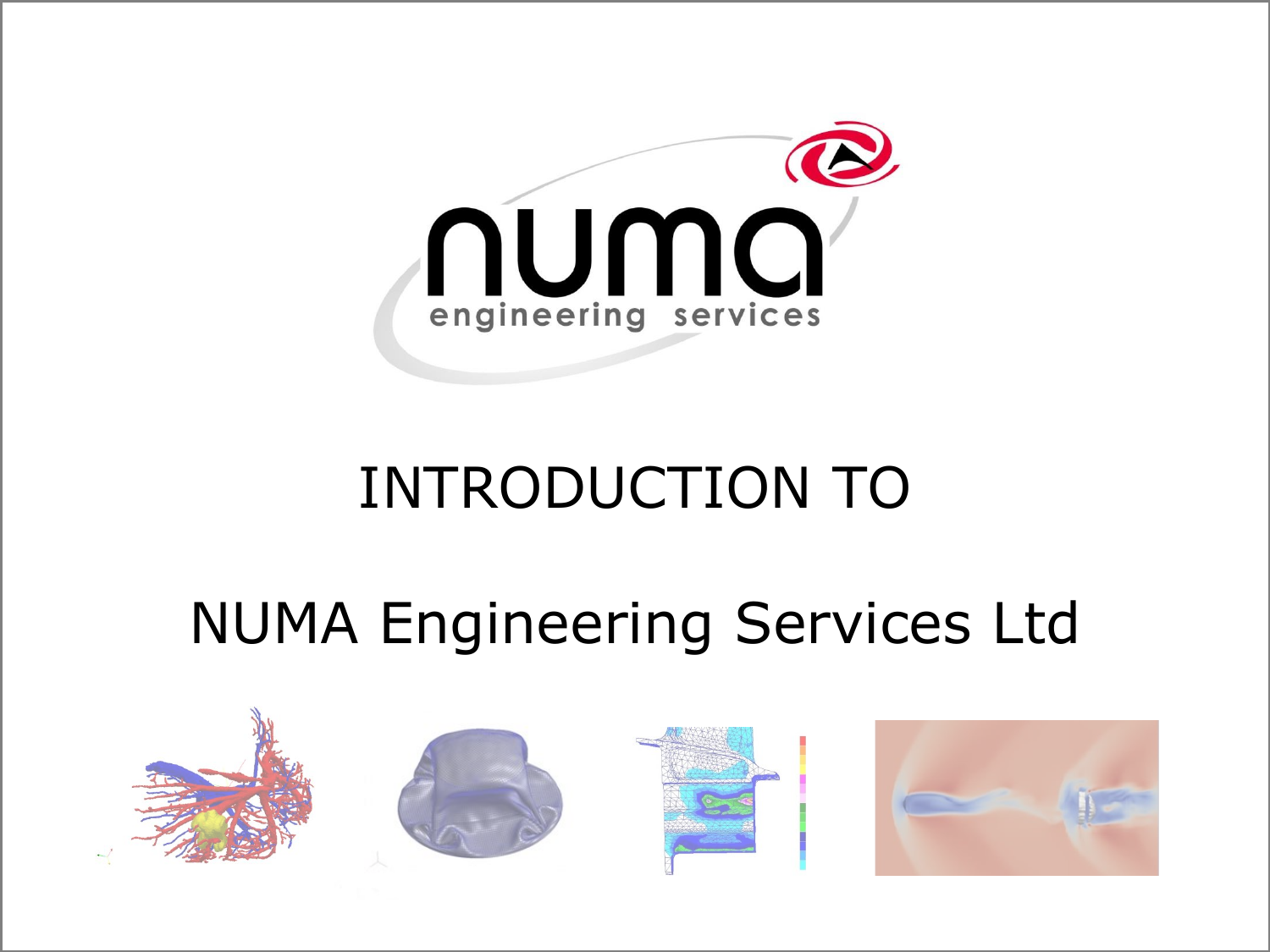

# Company Introduction

- Specialised Engineering Analysis Service:
	- Analysis & numerical code development
- Customers & Company Experience:
	- Commercial projects with a range of customers across Europe
	- European Space Agency programmes
	- EU FP7 & H2020 R&D programmes
	- Engineers with computational experience from aerospace & biomedical disciplines





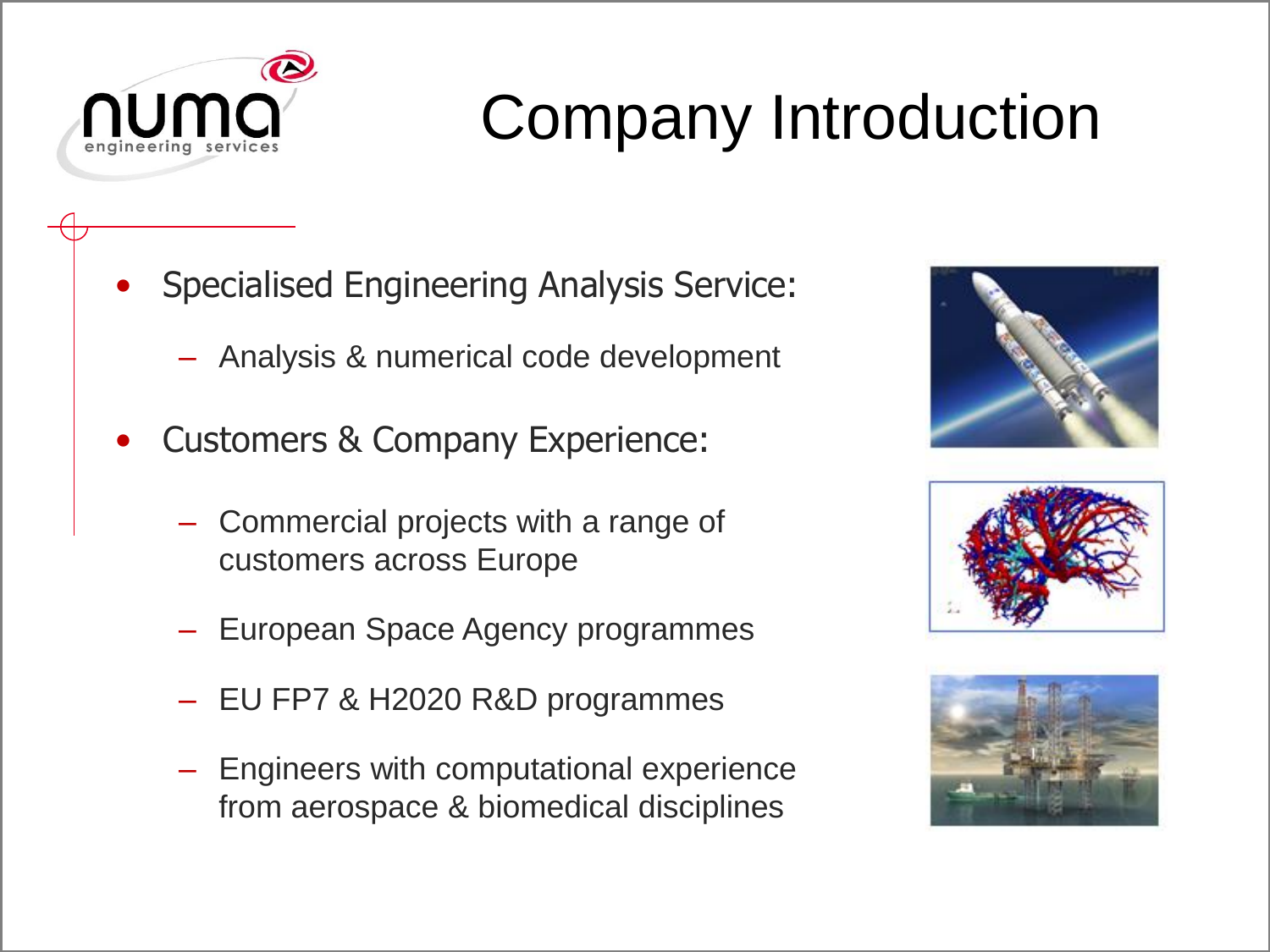

- Low gravity free surface computational fluid dynamics expertise
- Sloshing and propellant management projects





• Fluid/Structure interaction for diaphragms for satellite fuel tanks

• Sloshing breadboard testing for CFD code validation (isothermal & 1g)

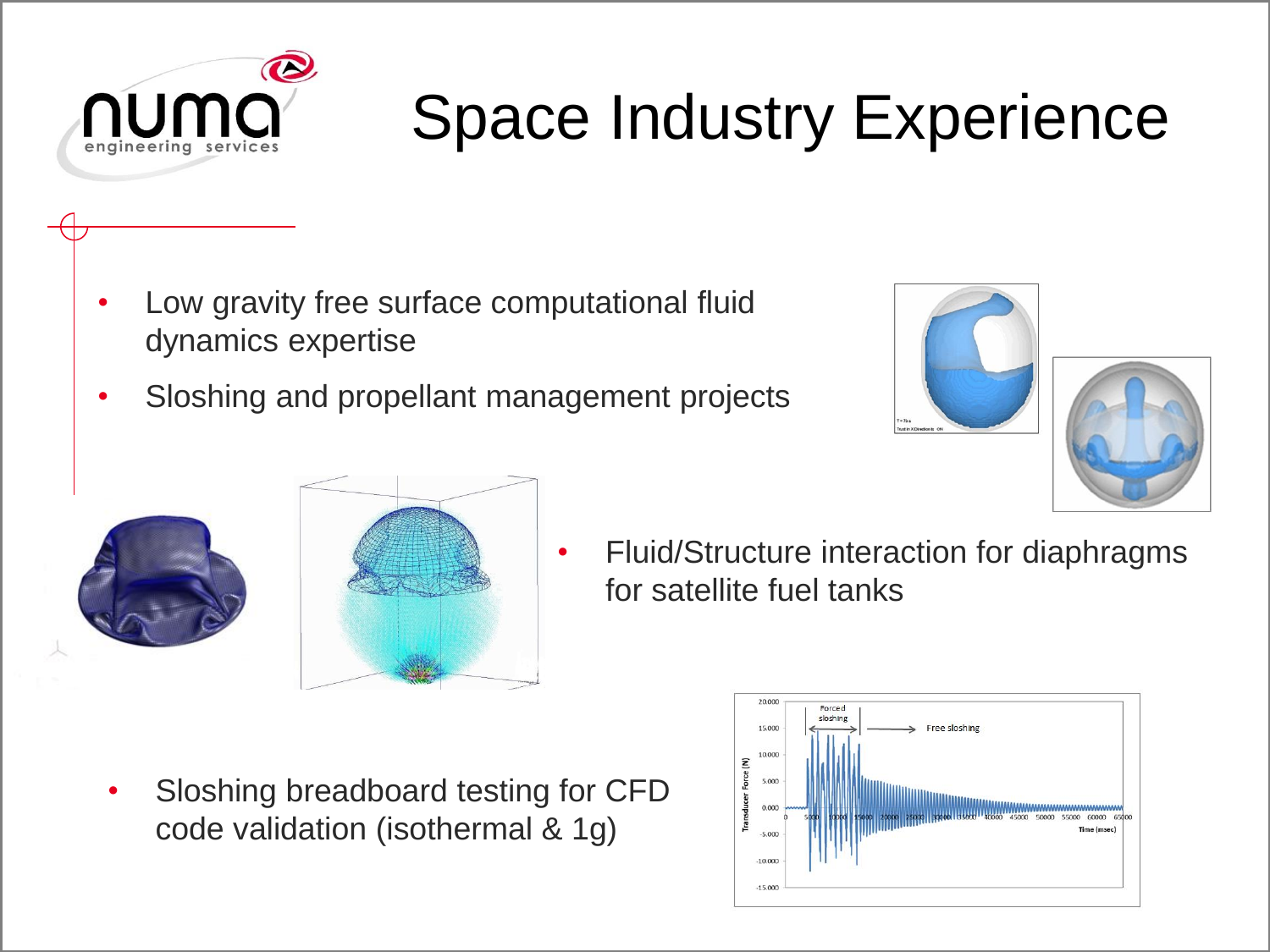

- CFD study with OpenFOAM on spinning tanks
- Objective was to understand the occurrence of physical and numerical instabilities:
	- $\triangleright$  Test rig results for validation
	- ➢ Convection scheme study
	- ➢ Free surface solver review





Time: 570 s; 3D Mesh 76, IUpw, Co=0.25, Run3, 60rpm Full

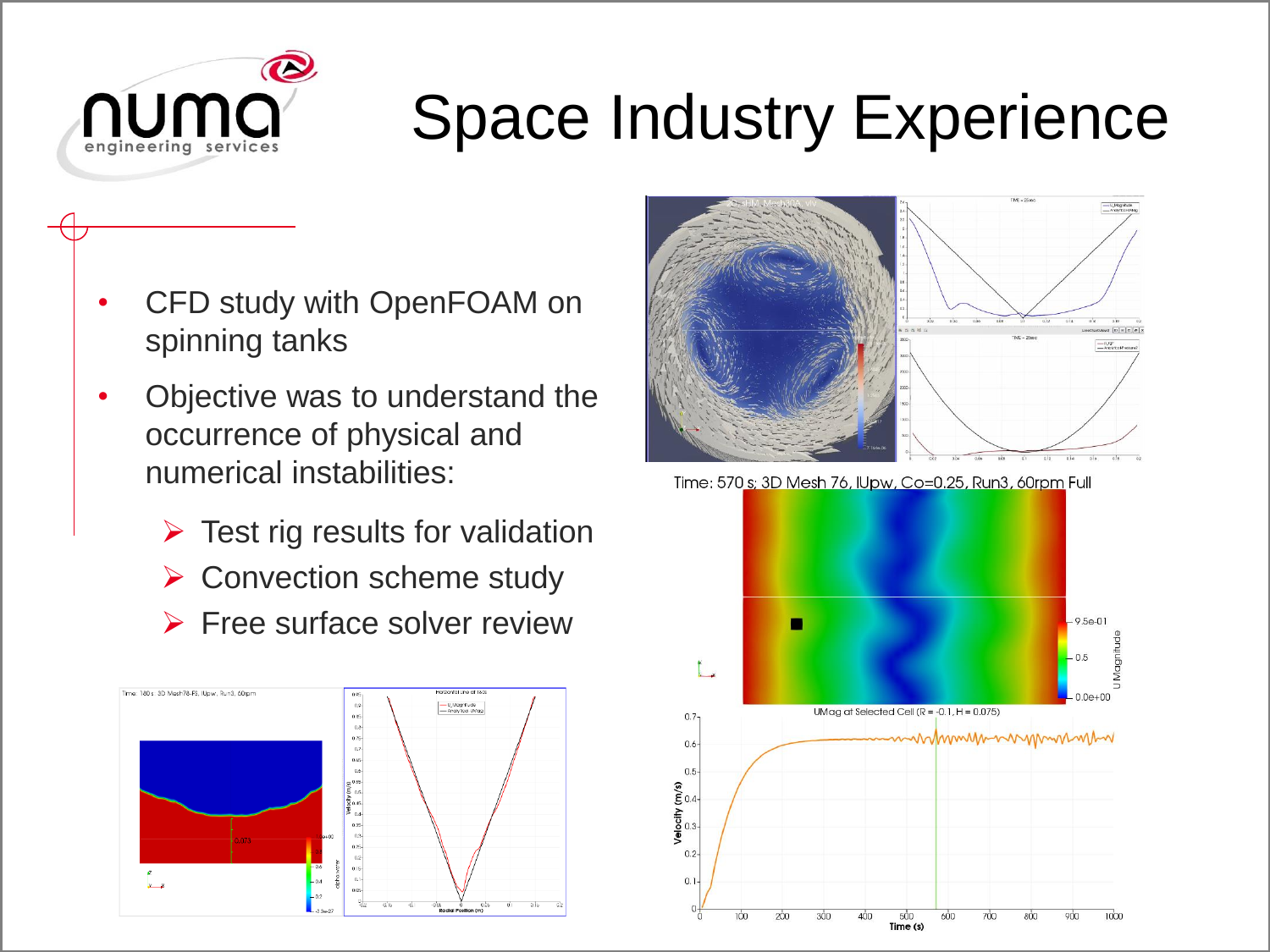

**Design & analysis projects for space structural hardware (e.g. satellite electronic components):**

- Structural & thermal analysis to meet launch functional requirements:
	- ➢ SolidEdge & MSC.Patran/MSC.Nastran
	- ➢ Static & dynamic analysis (modes, sine, acoustic, shock) with MSC.Nastran
	- ➢ Thermal analysis with ESATAN, Thermica & Sinda including orbital analysis.
	- ➢ scFLOW & OpenFOAM CFD analysis





**Electronic Component for ISS**



**Shock Response Plot (Stress & Deformation)**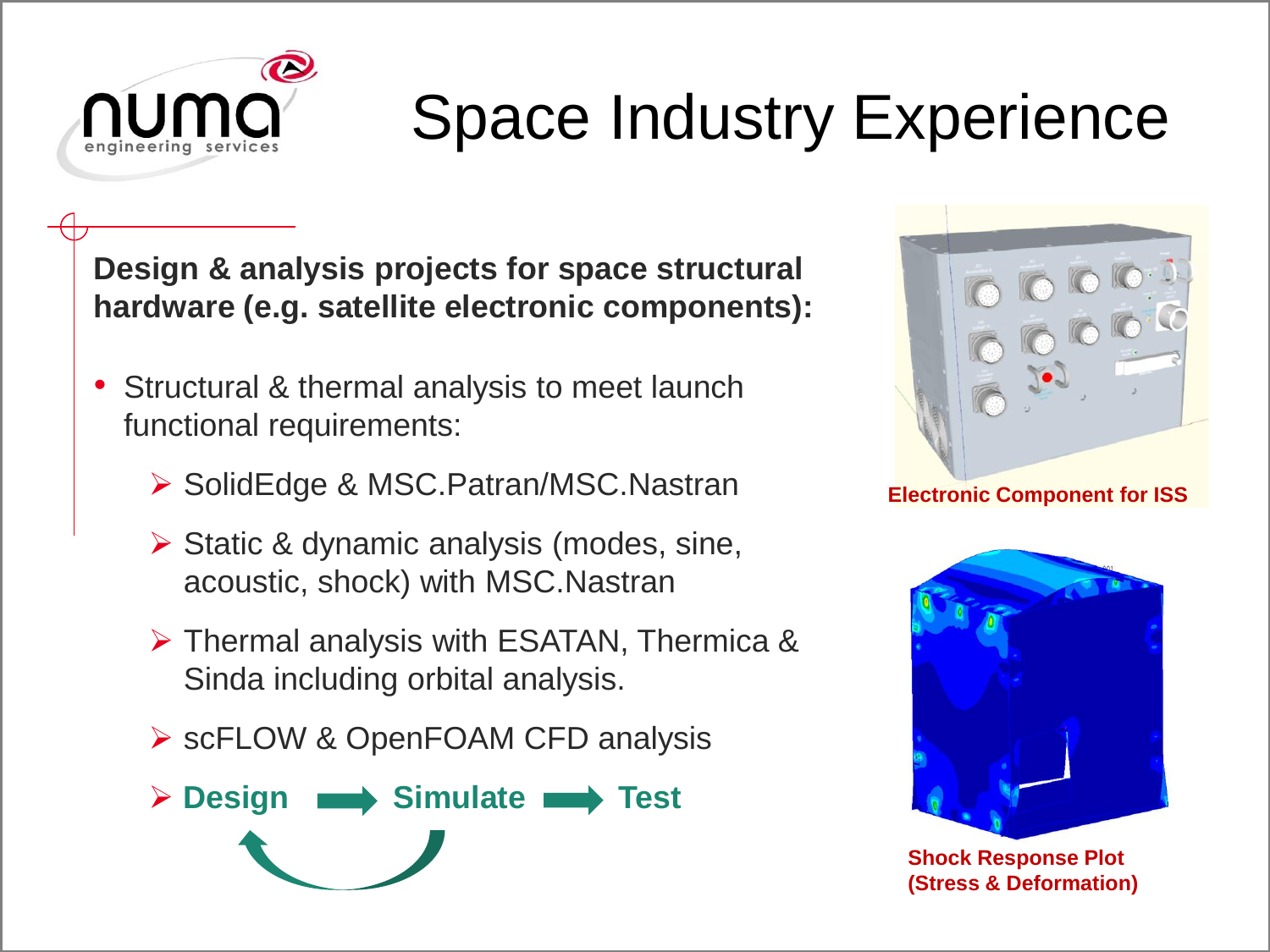

• **Supersonic Parachute Inflation - Fluid/Structure Interaction Simulation Tool Development & Wind Tunnel Validation**







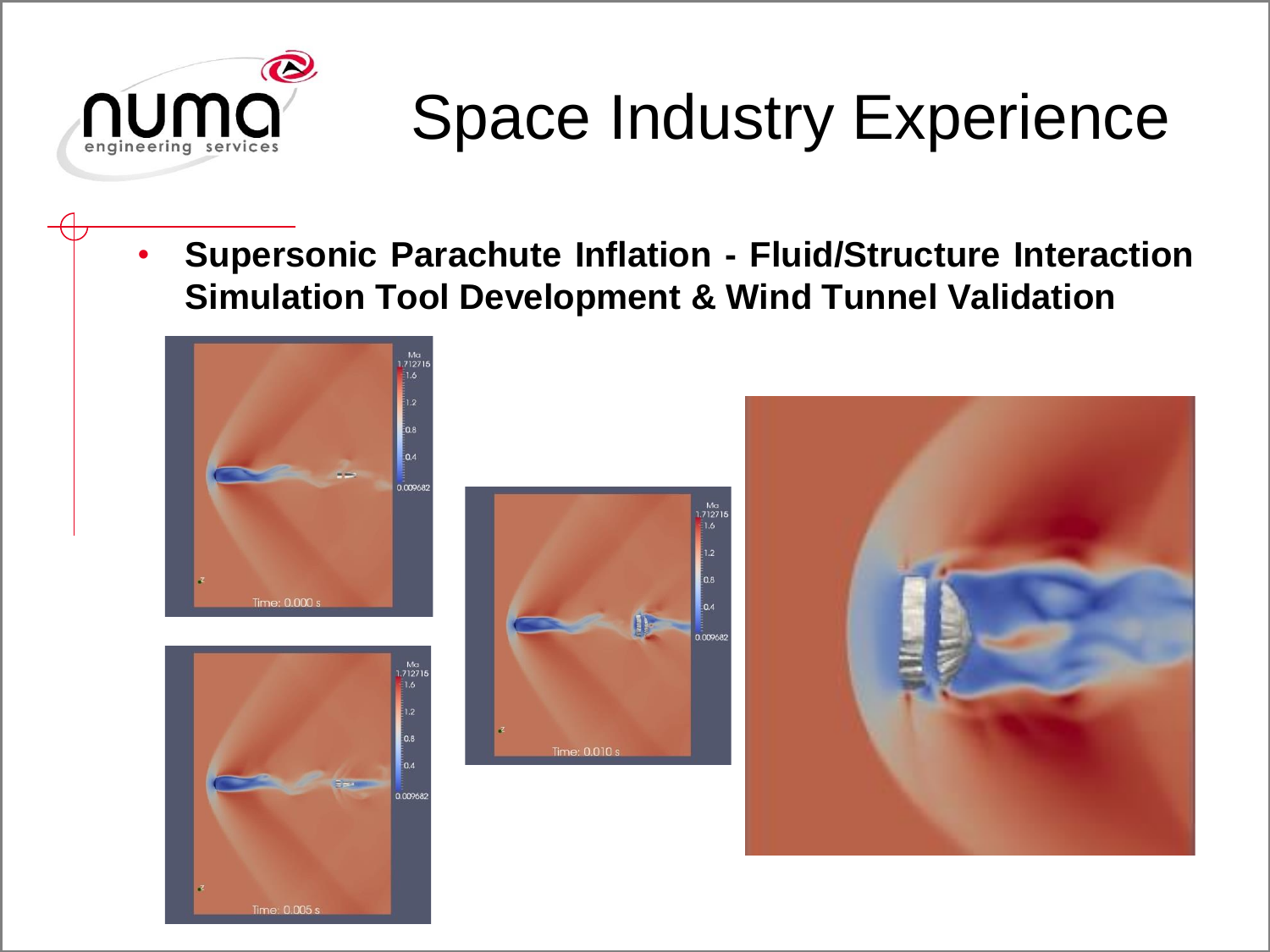

### Aeronautical & Renewables

#### • COMPOSITE & METALLIC MATERIALS

- Stress analysis of nacelle & wing composite structures
- Stiffness analysis of Formula One chassis
- Complex nonlinear analyses ; contact, plasticity
- FE code development including contact mechanics
- GAS TURBINE ENGINES
	- Stress analysis of fan rotor, compressor, turbine
	- Thermo-mechanical analysis of bolted joint assemblies
	- Complex meshing techniques for air cooled blades
- FLUID MECHANICS & HEAT TRANSFER
	- Fluid/structure vibration in sub sea oil pipelines
	- Heat transfer of subsea oil pipelines and risers
	- Heat transfer of automotive and gas turbine engines **High Stress**





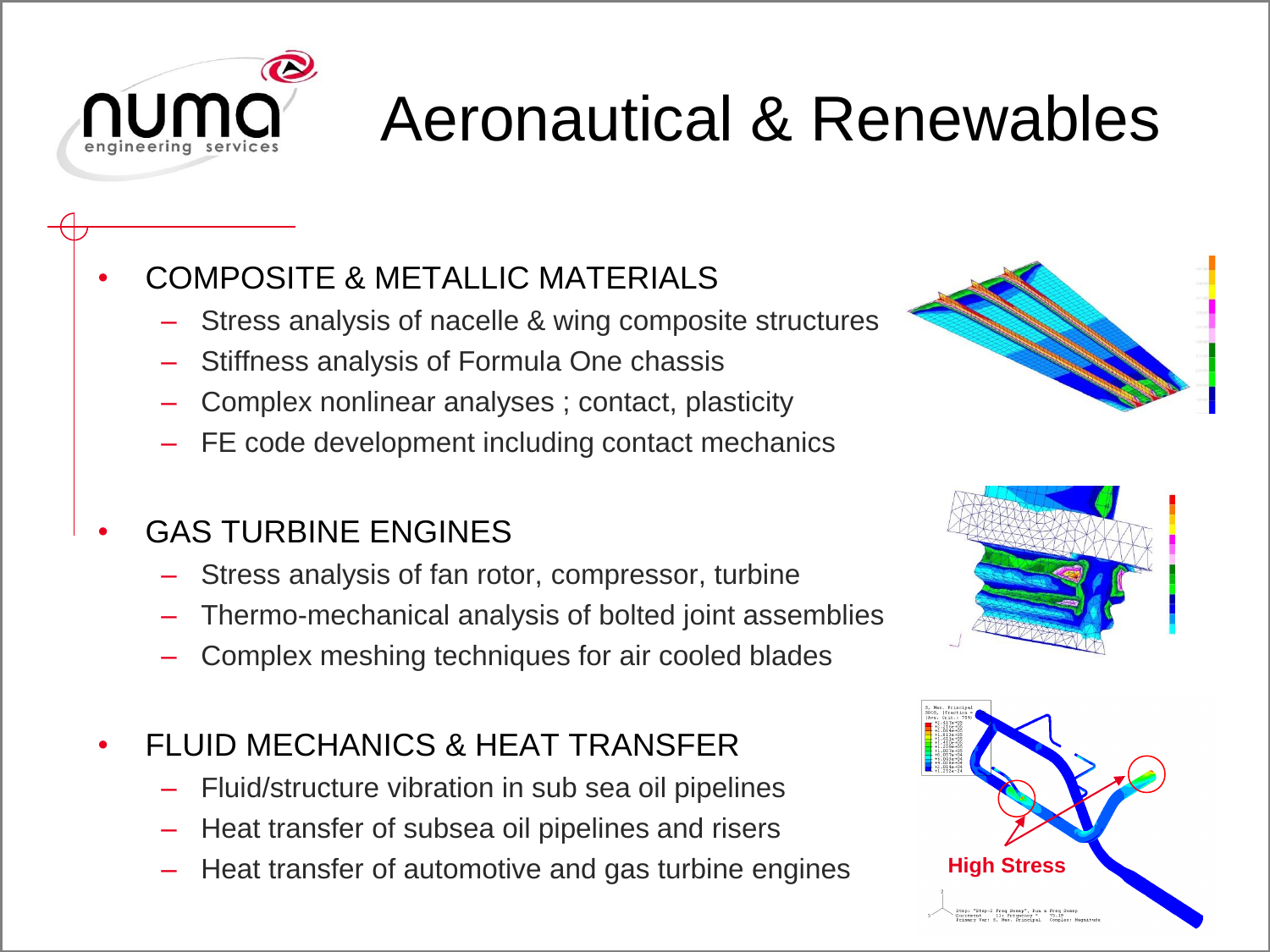

# Biomedical



*CT Scan – Liver Geometry*

*Simulation Framework for Minimally Invasive Cancer Treatment:*

- *Radiofrequency Ablation (RFA)*
	- *Microwave Ablation (MWA)*
		- *Cryogenic Ablation*
		- *Liver / Kidney / Lung*



*Simulated & Actual Dead Cell Lesion*





#### *Patient Specific Data*

- *Organ & vessels*
- *Needle position*
- *Liver blood flow*



*Liver Tissue Temperature Prediction*